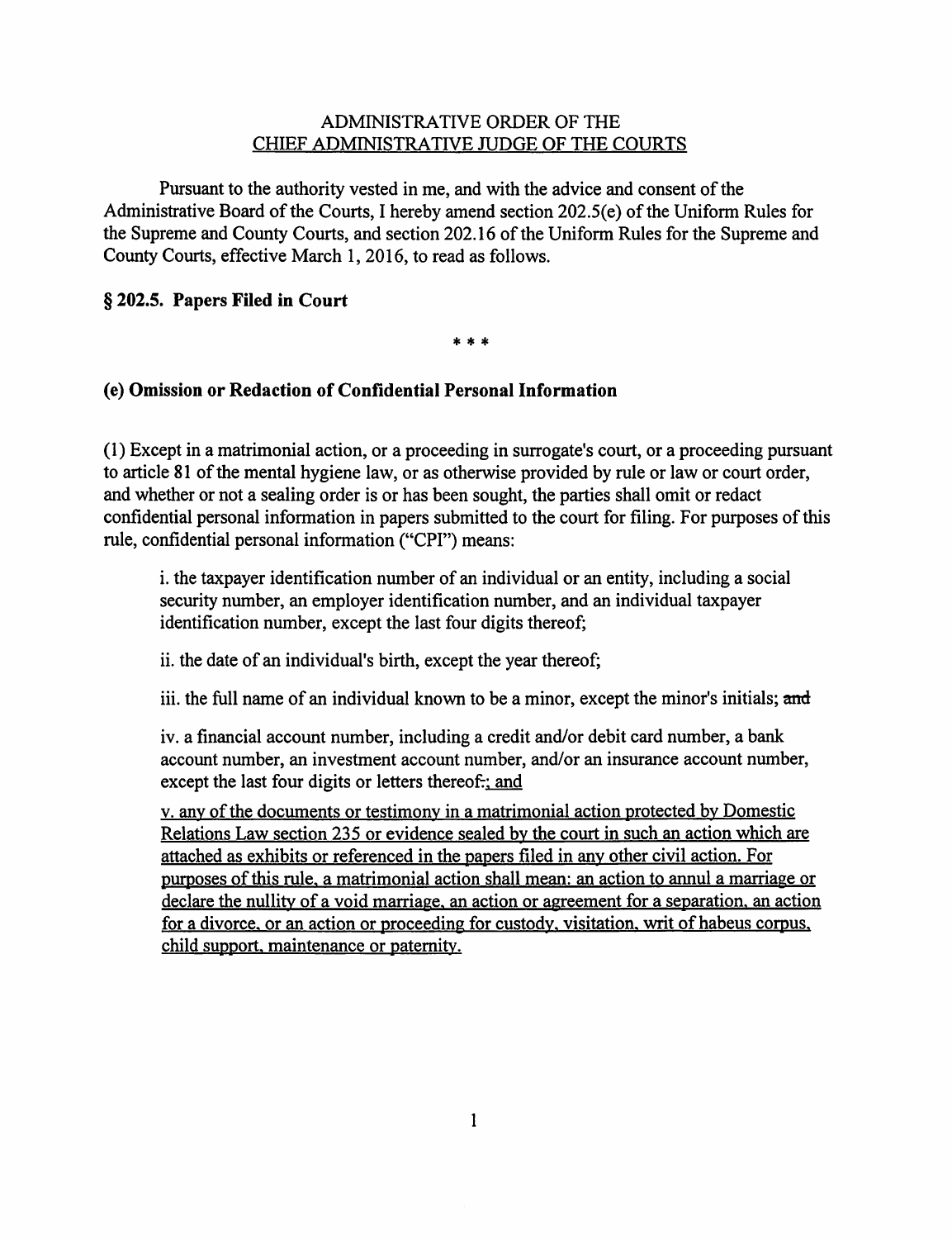\* \* \*

§ 202.16. Matrimonial actions; calendar control of financial disclosure in actions and proceedings involving alimony, maintenance, child support and equitable distribution; motions for alimony, counsel fees pendente lite, and child support; special rules.

\* \* \*

## (m) Omission or Redaction of Confidential Personal Information from Matrimonial Decisions.

(1) Except as otherwise provided by rule or law or court order. and whether or not a sealing order is or has been sought. the court shall redact the following confidential personal information in issuing written decisions in matrimonial matters subject to this section.

i. the taxpayer identification number of an individual or an entity. including a social security number. an employer identification number, and an individual taxpayer identification number, except the last four digits thereof;

ii. the actual home address of the parties to the matrimonial action and their children:

iii. the full name of an individual known to be a minor under the age of eighteen (18) years of age, except the minor's initials;

iv. the date of an individual's birth (including the date of birth of minor children), except the year of birth;

v. the full name of either party where there are allegations of domestic violence, neglect. abuse, juvenile delinguency or mental health issues. ex cept the party's initials: and

vi. a financial account number, including a credit and/or debit card number, a bank account number, an investment account number, and/or an insurance account number (including a health insurance account number), except the last four digits or letters thereof.

(2) Nothing herein shall reguire parties to omit or redact personal confidential information as described herein or 22NYCRR § 202.S(e) in papers submitted to the court for filing; nor shall this rule apply to judgments or orders entered by the court.